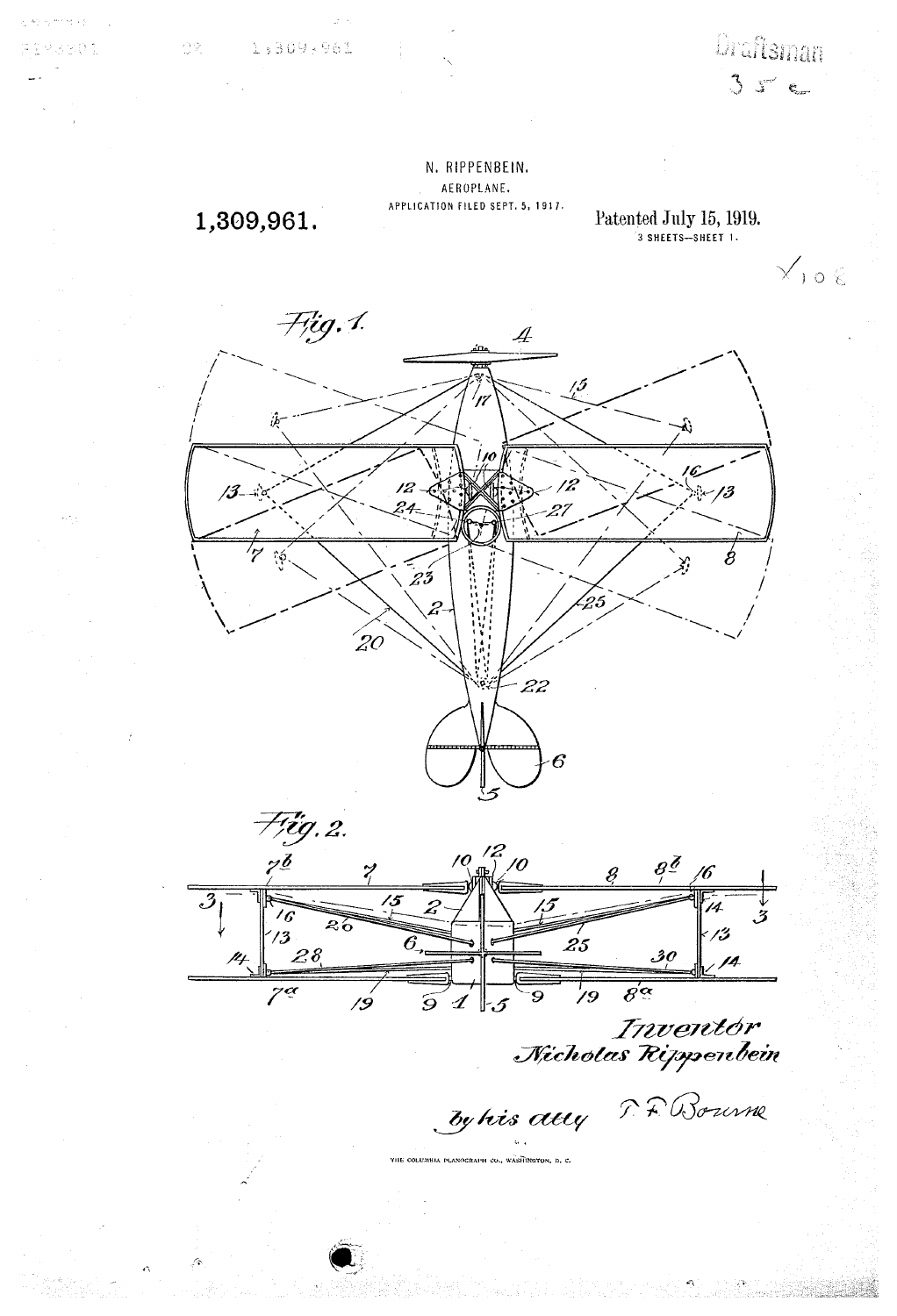

THE COLUMBIA PLANOGRAPH CO., WASHINGTON, D. C.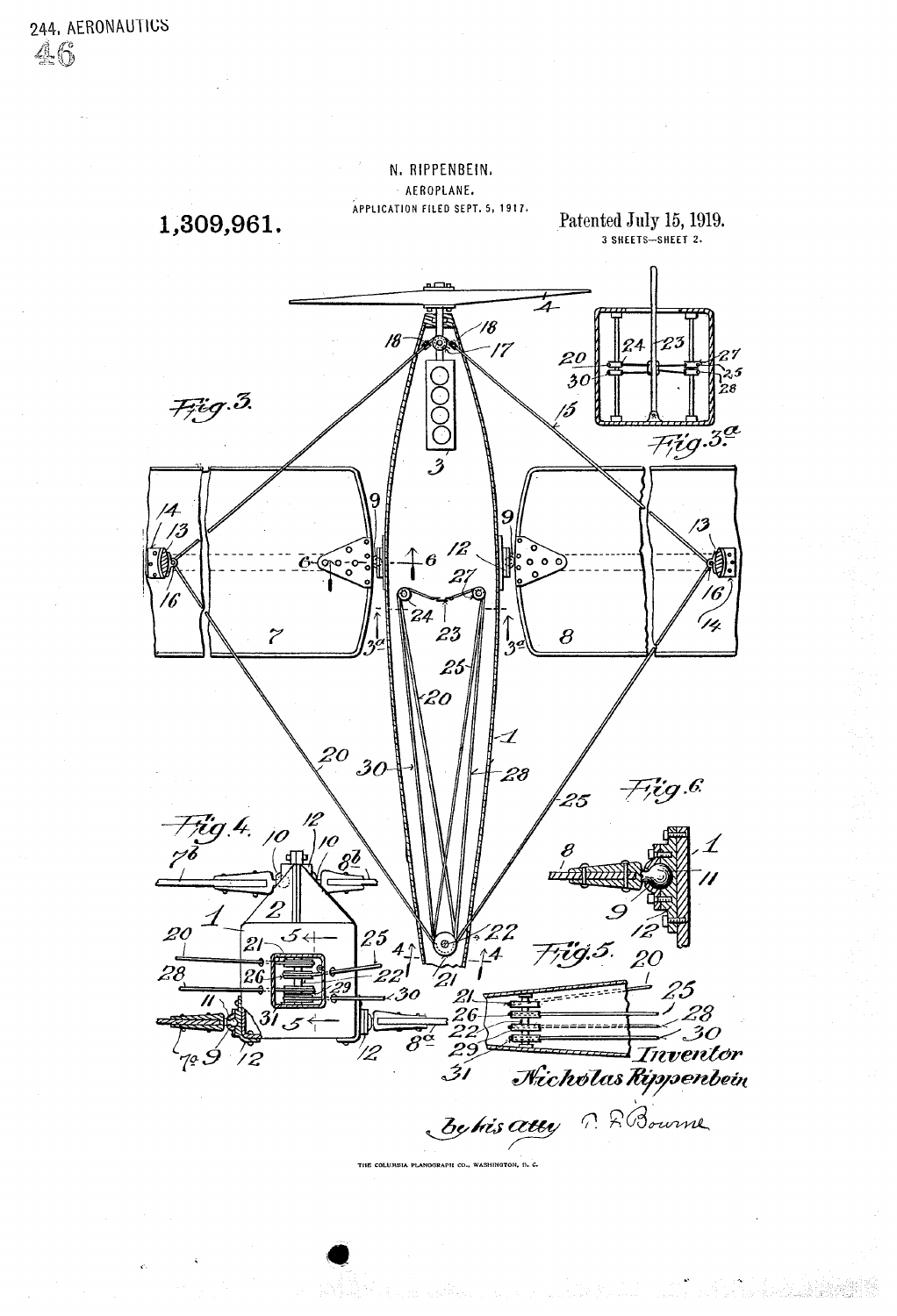1,309,961.

244. **AERONAUTICS** 

Patented July 15, 1919.<br>3 SHEETS-SHEET 3.

a Tanggunian



THE COLUMBIA PLANOGRAPH CO., WASHINGTON, D. C.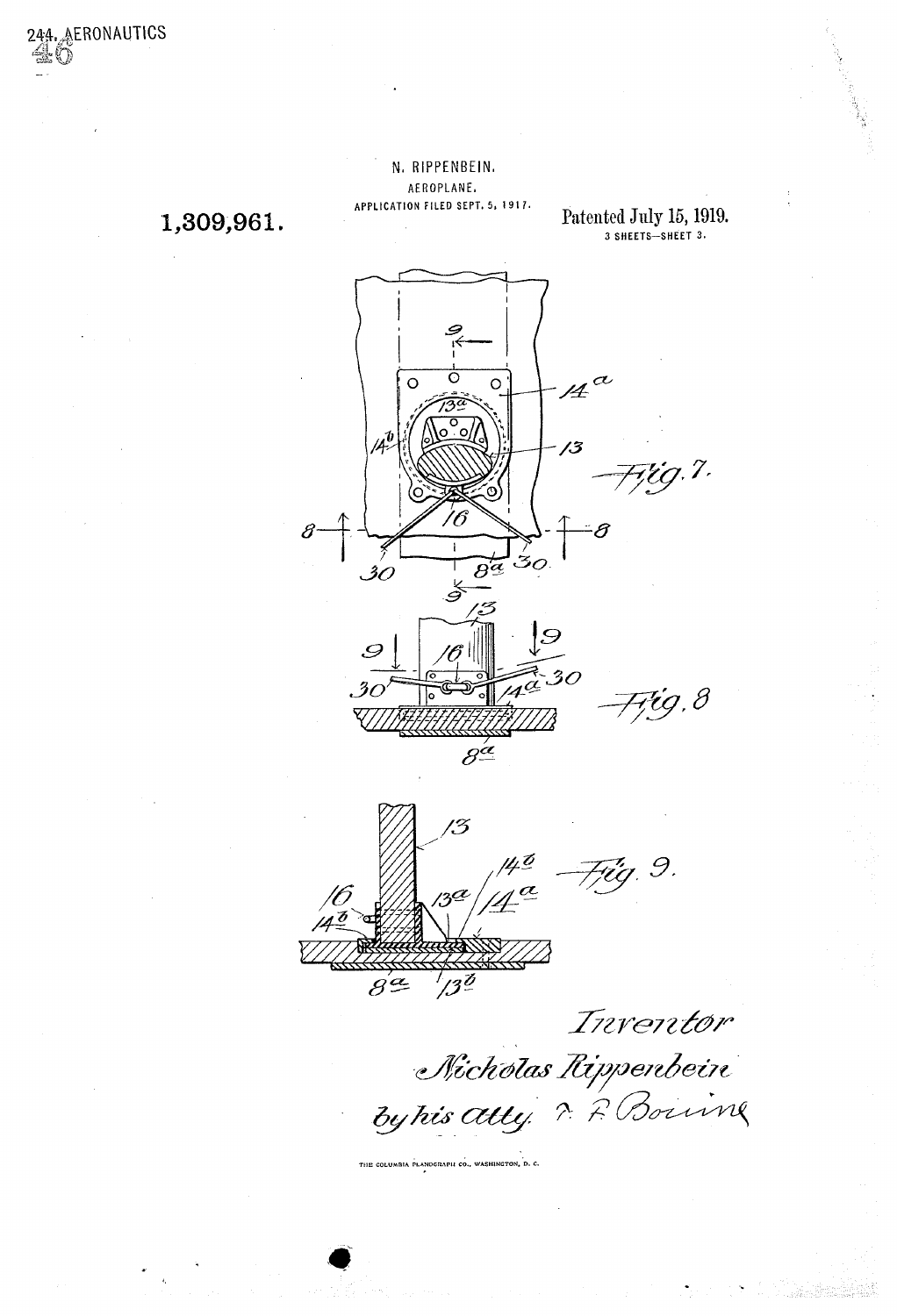## UNITED STATES PATENT OFFICE.

NICHOLAS RIPPENBEIN, OF PERTH AMBOY, NEW JERSEY.

## AEROPLANTE.

1,309,961. Specification of Letters Patent. Patented July 15, 1919.

Application filed September 5, 1917. - Serial No. 189,743.

## To all whom it may concern:

Be it known that I, NICHOLAS RIPPENBEIN,<br>a citizen of the United States, and resident

- of Perth Amboy, in the county of Middle-5 sex and State of New Jersey, have invented certain new and useful Improvements in Aeroplanes, of which the following is a specification.<br>The object of my invention is to provide
- 10 means whereby a wing or wings of an aero plane may, at will, be moved bodily for wardly or rearwardly and tilted in an up-<br>ward or downward direction to vary the
- 15 angle thereof with respect to the line of flight during flight, thus enabling the angle of incidence or sustaining angle of the wing or wings to be changed by the aviator as circumstances may require, whereby to at tain power and accuracy of lateral control
- 20 of the machine without straining the component parts of the wings, and without causing the machine to veer excessively about its vertical axis while balancing laterally.<br>My invention comprises novel details of improvement and combinations of parts that
- will be more fully hereinafter set forth and<br>then pointed out in the claims.<br>Reference is to be had to the accompany-

- 30 Reference is to be had to the accompany-<br>ing drawings forming part hereof, wherein,<br>Figure 1 is a plan view of an aeroplane<br>embodying my invention; Fig. 2 is a rear end view thereof; Fig. 3 is an enlarged hori
- 35 zontal section substantially on the line  $3, 3,$  in Fig.  $2$ ; Fig.  $3^a$  is a cross section on the line  $3^a$ ,  $3^a$  in Fig. 3; Fig. 4 is a section substantially on the line 4, 4, in Fig. 3, also partly in section at the plane of the line
- 40 6, 6, in said ingure; Fig. 5 is a section on the<br>line 5, 5, in Fig. 4; Fig. 6 is an enlarged<br>detail section on the line 6, 6, in Fig. 3; Fig.<br>7 is an enlarged detail sectional view of part<br>of Fig. 3; Fig. 8 is a section o
- 45 Similar numerals of reference indicate corresponding parts in the several views.

or suitable construction. An engine is in-<br>50 dicated at 3 in the fuselage and a propeller At 1 is indicated a fuselage and at 2 is a cabane, which may be of any well known<br>or suitable construction. An engine is inat 4, in a wellknown manner. The rudder 5 and elevator 6 may be attached to the

fuselage and operated in any wellknown<br>manner. The main wings are indicated at fuselage. They are shown as bi-planes in<br>Figs. 1 to 6, although my improvements may<br>be utilized in conjunction with monoplanes, or multiplanes. Referring first to Figs. 1 pivotally connected with the fuselage.<br>Where a cabane is used with a bi-plane or<br>the like the lower wings  $7^a$ ,  $8^a$  may be pivot-<br>ally connected with the fuselage, as at 9,<br>and the upper wings  $7^b$ ,  $8^b$  may be pivot axes of the wings, and are of universal form so that the wings may assume different posi- 70 tions relatively to the fuselage. I have shown a ball-member 11 secured to and projecting from the inner end of the wing and received in a socket member 12 secured on The respective pairs of wings  $7^a$ ,  $7^b$  and  $8^a$ ,  $8^b$  and united together by struts at points suitably near their outer ends, say approximately one-third (more or less) their length measured from their outer ends or posed between the pairs of wings and attached thereto at  $14$ . At least at one end of each strut 13 the same may be connected to the corresponding wing in such a manner 85 that the strut may have axial rotation rela-<br>tively to such wing, as illustrated in Figs. 7,<br>8 and 9, wherein strut 13 is provided with a<br>flange 13<sup>a</sup> rotatively fitted in a keeper or<br>plate 14<sup>a</sup> secured upon the adjacent shown at  $13<sup>b</sup>$  upon which the flange  $13<sup>a</sup>$  rotates, said disk or washer taking thrust from ing the pairs of wings to turn to a desired extent from their normal relation to the fuselage and to their normal angles of inci deviate slightly from their normal rectangular relation to the longitudinal axis of the fuselage. For such purpose I provide wires or ropes that are connected with the struts 13 and with the fuselage as follows: Wire 7, 8, extending from opposite sides of the 55 to 6, at their inner ends the said wings are 60 and the upper wings  $7<sup>b</sup>$ ,  $8<sup>b</sup>$  may be pivotally 65 the fuselage and the cabane respectively. 75 measured from their outer ends or tips. For 80 plate 14<sup>ª</sup> secured upon the adjacent wing, 90 strut 13. I provide means for at will caus- 95 LUU 1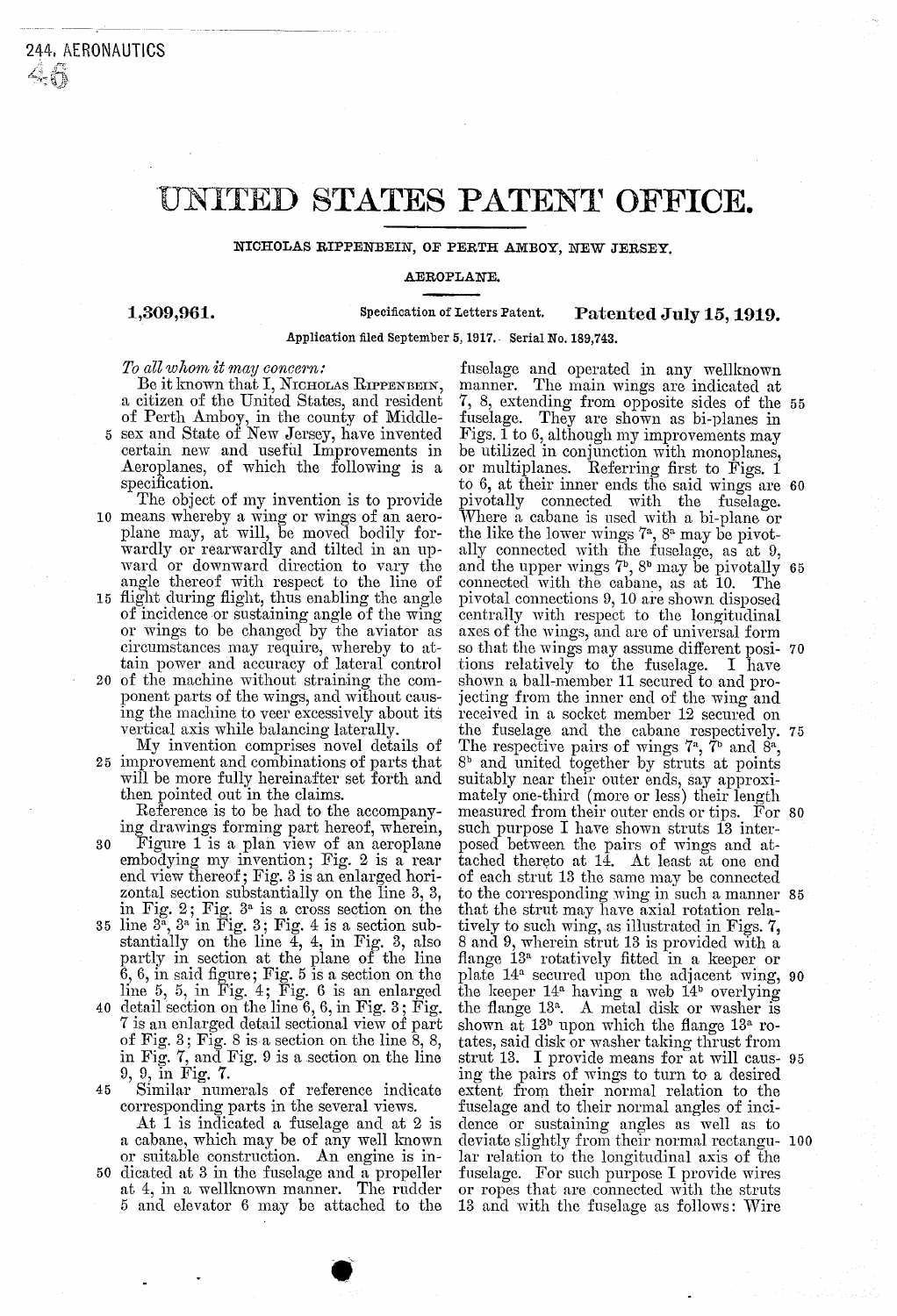0 or rope passing over pulleys similar to those 15 pulleys as required according to adjustment 20 with respect to the fuselage. A wire or rope 25  $30\,23\,$  (Fig. 3). A wire or rope 25 is secured 35 40 the lower end of the left-hand strut 13 (Fig. 45 23, being secured to the lever on the side 50 said wire passes around an idle pulley cor-55 the left or right will cause operation of the 60 vertical position the wings will all be main or rope 15 is secured at its ends to the upper<br>ends of struts 13, as at 16, and its mid-por-<br>tion passes over a pulley 17 suitably jour-<br>naled in or on the fuselage at its forward end,<br>idle pulleys 18 journaled in or on t described at 17, 18 in or on the fuselage and below the said pulleys. The wires or ropes 15 and 19 brace the wings to the forward part and 19 brace the wings to the forward part of the fuselage and travel on the respective pulleys as required according to adjustment of the wings, permitting the upper and lower wings to have turning or forward and rearward, as well as inward, adjustment while always maintaining the bracing effect 20 is secured at 16 to the upper part of left-<br>hand strut 13 (Fig. 2) and passes through a<br>hole in the fuselage to and over a pulley 21 hole in the fuselage to and over a pulley 21 journaled upon a post or rod 22 Secured in the fuselage at or near its rear portion (Figs. 4 and 5), said wire passing from said pulley to a lever 23 that is pivoted at its lower end in the fuselage, an idle pulley 24 in the fuselage guiding said wire to the lever to the upper part of the right hand strut 13 and passes thence through a hole in the fuse-<br>lage around a pulley 26 journaled on post<br>22, said wire passing from said pulley<br>around an idle pulley 27 in the fuselage,<br>the adjacent end of the wire being secured to lever 23. It will be seen that pulleys 24 and 27 are located on opposite sides of lever 23. A third wire or rope 28 is secured to 2) and passes through a hole in the fuselage around a pulley 29 on post 22 (Figs. 4 and 5) said wire passing from pulley 29 around a pulley corresponding to pulley 27 to lever opposite wire  $20.$  A fourth wire  $30$  is secured at one end to the lower end of the righthand strut 13 and passes thence around a pulley 31 journaled on post 22 whence responding to pulley  $24$  to lever  $23$ , being secured to the lever on the side opposite wire  $25$ . Since lever  $23$  is vertically disposed between pulleys  $24$  and  $27$  its movements to aforesaid wires or ropes to effect desired operation of the wings relatively to the fuse lage and to the line of flight of the machine. When lever 23 is in its normal or central tained in the normal positions with reference to the fuselage and the line of flight, the wings then having any suitable upward angle relatively to the fuselage or line of

or the righthand side the wires or ropes will<br>be operated in such a manner that the upper wing on one side of the fuselage will be caused to describe a forward, downward, caused to describe a forward, downward, and inward path and the corresponding lower wing on the same side will describe a backward, upward and inward path, with regard to the line of flight, while the upper wing on the opposite side will be caused ward path and the corresponding lower<br>wing will describe a forward, upward and inward path with regard to the line of flight, such movements of said wings being 13 between the pairs of wings and the pivotal connection of the wings with the of strut 13 with respect to the corresponding wing to which it is pivotally secured.<br>The arrangement shown in Figs. 7, 8 and 9, while permitting such pivotal action of strut 13 with respect to such wing, main tains parallelism between the upper and lower wings in different positions of ad- <sub>90</sub><br>justment of one relatively to another. For instance, if lever 23 be moved to the left in<br>Fig. 1 the wires 25 and 28 will be pulled,<br>whereupon the upper part of strut 13 of the<br>righthand wings will be pulled rearwardly<br>and the lower part of strut 13 of the left-<br>han the wires 20 and 30 will give slack, and at the same time the righthand strut at its upper part will pull the wire 15 which in 100 turn will pull the upper part of the left hand strut 13 forwardly, while the afore-<br>said rearward movement of the lower part said rearward movement of the lower part of the lefthand post 13 will pull on the wire 19 causing the lower part of the righthand strut 13 to be pulled forwardly. The result will be that the two wings on the lefthand side will be tilted downwardly at their forward edges, the top wing  $7<sup>b</sup>$  moving forwardly, and the lower wing  $\binom{a}{1}$  moving rear-  $110$ wardly, and the two wings on the righthand side will be moved reversely, that is to say, their forward edges will be tilted upwardly, the top wing  $8^b$  moving rearwardly and the lower wing 8<sup>ª</sup> moving forwardly. It the 115 wires 20 and 30 will be pulled and the wires 25 and 28 will give slack, the wire 20 pulling 29 and 28 will give slack, the wire 20 pulling<br>the upper end of lefthand strut rearwardly<br>to tilt upwardly the forward edge of top<br>wing 7<sup>6</sup> and to move said wing rearwardly<br>while the wire 30 will pull the lower end<br>of rig forward edge of said wing downwardly and to move said wing rearwardly. The left hand strut at its upper end will pull wire 15 which will pull the upper part of right-<br>hand strut 13 forwardly to tilt the forward<br>edge of top wing  $8<sup>b</sup>$  downwardly and move said wing forwardly while the lower end 30 and inward path and the corresponding 70 to describe a rearward, downward and in- 75 caused and controlled by reason of the struts 80 ing wing to which it is pivotally secured. 85 righthand wings will be pulled rearwardly 95 05 120 25

65 flight. If the lever 23 be moved to the left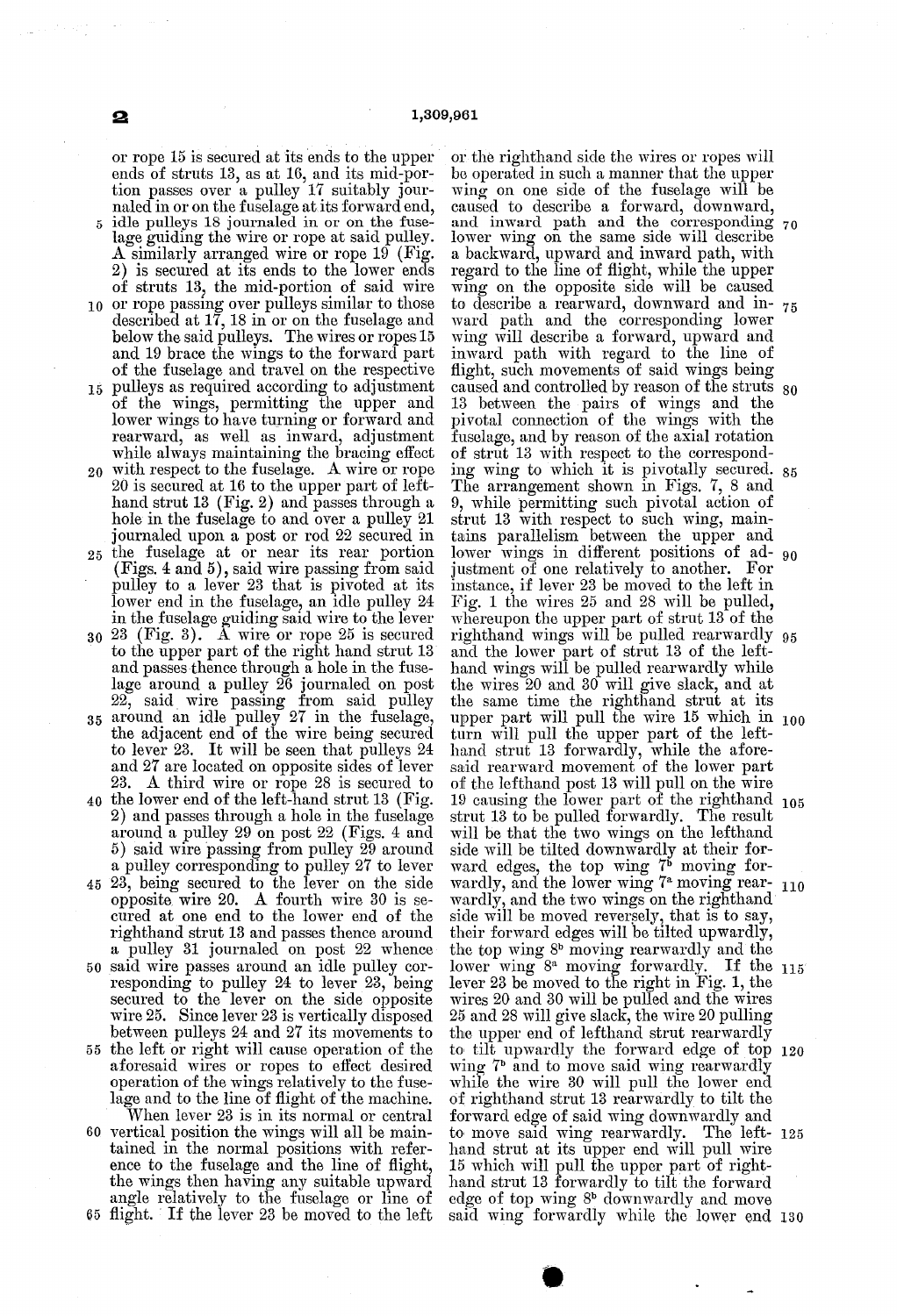$\mathcal{A}$  (t)

of righthand strut 13 will pull wire 19 which will pull the lower end of lefthand<br>strut 13 forwardly to cause tilting upwardly of the forward edge of lower wing  $7<sup>°</sup>$  and  $5$  the forward movement of said wing. In accordance with the extent of movement of<br>lever 23, to the left or to the right, the wings

10 ing to the necessities of flight at any given will be moved, with regard to deviation<br>from their normal positions required accord-<br>ing to the necessities of flight at any given<br>time.<br>My improvements afford an advantageous

15 head resistance than one having warped and effective means of control of the aeroplane, and more satisfactory in respect to wing tips or pivoted ailerons, because the entire movably supported main wing is caused to increase or decrease its sustaining

- 20 wing and the slight rearward motion of the angle. The slight forward motion of one<br>wing and the slight rearward motion of the<br>other wing on the same side of the machine,<br>(with the reverse movements of the corre-<br>sponding wings on the opposite side when
- 30 the plural wings on both sides are used), and<br>25 similar movements of the main wing or wings in a monoplane, serve to maintain an<br>angle properly proportioned to the angle<br>required for the best result in maintaining<br>the lateral equilibrium of the machine at a<br>given time. The angles of the wings may<br>be maintai
- 
- 35 the wing tips warped, as in conventional<br>aeroplanes, thus avoiding inefficient angles
- 40 made and kept perfectly rigid throughout 45 tion because the control wires referred to<br>serve also as bracing or guy wires between of attack in controlling lateral equilibrium.<br>A firm construction in the wings themselves<br>is effected because the entire wing may be<br>made and kept perfectly rigid throughout<br>without warping a portion thereof, thereby<br>obvia
- 50 tips in addition to ordinary bracing or the movable wing or wings and the fuselage, and customary control wires for warping the wing tips or for operating hinged wing tips in addition to ordinary bracing or guy wires, as in conventional areoplanes, are
- 55 may be provided between the movable wings and the fuselage or cabane, if desired. dispensed with. It will be understood, of course, that any desired bracing or guy wires
- mode of operation thereof, from the class<br>of aeroplanes wherein the wings are merely<br>60 rotated on their longitudinal axes without My invention differs in construction, means of control of the wing or wings, and<br>mode of operation thereof, from the class
- 65 angle of incidence, since the movable wing or wings in my areoplane have combined for wings are given a forward or rearward movement without tilting axially to vary the<br>angle of incidence, since the movable wing or

ward or rearward inward and tilting move direction of flight), serving to restore or maintain the lateral equilibrium of the ma-

chine as occasion may require.<br>While I have set forth the wings as being universally pivoted to the fuselage or to the latter and the cabane, it will be understood that the wing or wings may be pivoted to any other suitable fixed part of the machine 75

with respect to the power plant or line of<br>flight. Other necessary and usual parts and<br>equipment customarily employed in aeroplanes may be provided in connection with 80 my improvements as may be desired.

Having now described my invention what I<br>claim is:--<br>1. An aeroplane having a plurality of

1. An aeroplane having a plurality of wings pivotally supported arranged in pairs 85 on opposite sides of a fixed portion of the machine, a strut between each pair of wings spaced from the corresponding pivotal support and having axial movement relative to port and having axial movement relative to<br>the wings, and means to cause the wings on 90 one side to swing fore and aft oppositely and all to tilt axially to vary the angle of the direction of flight and to cause the wings sitely and all to tilt axially reversely to the<br>tilting of the wings on the first named side<br>with respect to the direction of flight.<br>2. An aeroplane having a pair of wings<br>pivotally supported on each side of a fixed<br>porti on the other side to swing fore and aft oppo- 95

wings of each pair together at a point distant from their pivotal points, and means to cause an upper and a lower wing on opto cause an upper and a lower wing on op-<br>posite sides to swing forwardly and an up- 105 per and a lower wing on opposite sides to swing rearwardly with respect to the direc tion of flight and to cause both wings on one<br>side to tilt axially in one direction and both side to tilt axially in one direction and both<br>wings on the other side to tilt axially in a 110 reverse direction.<br>3. An aeroplane having a fuselage, a pair pivotally supported on each side of a fixed 100

of wings pivotally supported on each side of<br>the fuselage, struts uniting wings of said pairs at points distant from their pivotal 115 supports, wires connecting the upper wings together, retaining means on the fuselage for said wires located on one side of the longitudinal axes and the lower wings of each pair, guiding means for said wires located on the other side of the longitudinal axes of said wings. and means to operate said wires in directions of said wings, wires connected to the upper 120 to cause appropriate forward and rearward 125

and tilting movements of said wings.<br>4. An aeroplane having a fuselage, wings<br>attached to the fuselage and extending in<br>opposite directions therefrom, a wing on one side of the fuselage being pivotally con- 130

70